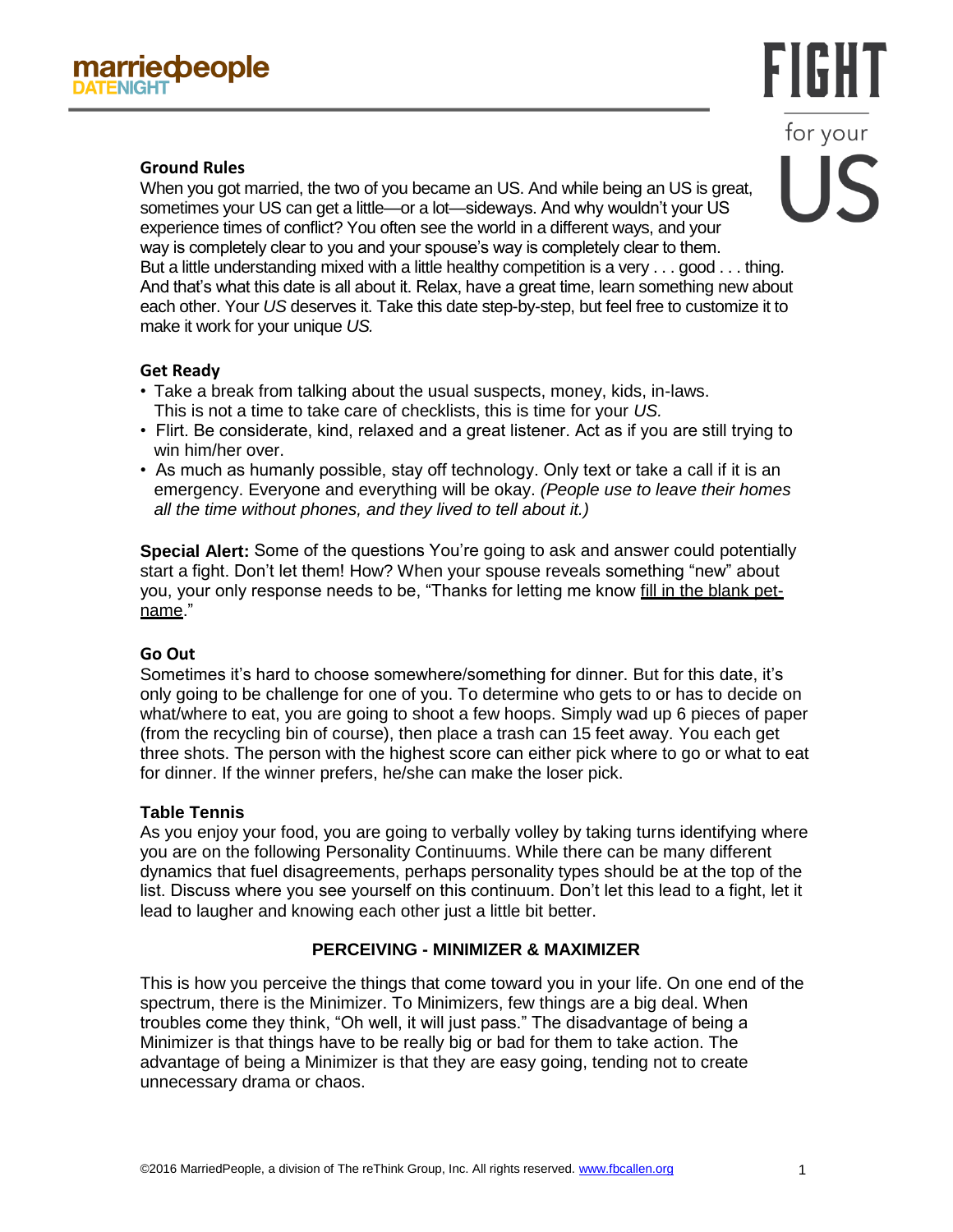On the other end of the spectrum are Maximizers. Maximizers tend to make everything a big deal. Using words like *everything*, *never* and *always*. Typically they want more of something—more love, more passion, more well . . . everything. The disadvantage of being a Maximizer is that they can create unnecessary tension. The advantage is that nothing slips up on a maximizer. They want to take care of problems as they come.

Where would you place yourself on this continuum?

Minimizer . . . . . . . . . . . . . . . . . . . . . . . . . . . . . . . . . . . . . . . . . . . . . . . Maximizer

### **PROCESSING – INSIDER & OUTSIDER**

This is how you process information and come to conclusions. Insiders are very contemplative and thoughtful. The

disadvantage of being an Insider is they think they have shared more than they have. Saying things like, "I thought I told you that." The advantage of Insiders is that actually think before they speak.

On the opposite end is the Outsider. They think out loud. They talk to think. The disadvantage of being an Outsider is that they can say hurtful things they really don't mean. The advantage of Outsiders is that they want to talk things out, get things out in the open.

Where would you place yourself on this continuum? Insider . . . . . . . . . . . . . . . . . . . . . . . . . . . . . . . . . . . . . . . . . . . . . . . Outsider

## **RESPONDING - SATISFIER & RESISTER**

The personality type is how you respond to information. On one end is the Satisfier. The Satisfier wants to keep connected with their spouse by telling them what they think they want to hear. The disadvantage of being a Satisfier is that they can be passive aggressive. The mouth may be saying "yes," but their heart is saying "no," and one day it shows up, often in unproductive ways. The advantage of being a Satisfier is they are outwardly focused, because they have to really listen to their spouse's needs to know how to satisfy them.

On the other end of the continuum is the Resister. When Resisters hear new information, they say, "Whoa, what do you mean by that?" Another term for Resisters are "Devil's Advocate." The disadvantage of being is a Resister is they often make their spouse feel rejected. The advantage of being a Resister is that tend to want to make more balanced decisions by looking at both sides of the issue. They aren't always saying "no," it just takes them a while to get to the "yes."

Where would you place yourself on this continuum? Satisfier . . . . . . . . . . . . . . . . . . . . . . . . . . . . . . . . . . . . . . . . . . . . . . . Resister

#### **Dare Me**

DANCE, DANCE, MINI-REVOLUTION. Go and get dessert. As you are enjoying your treats, flip a coin, best 3 out of 5, to determine who has to do a Dare Me Dance. The